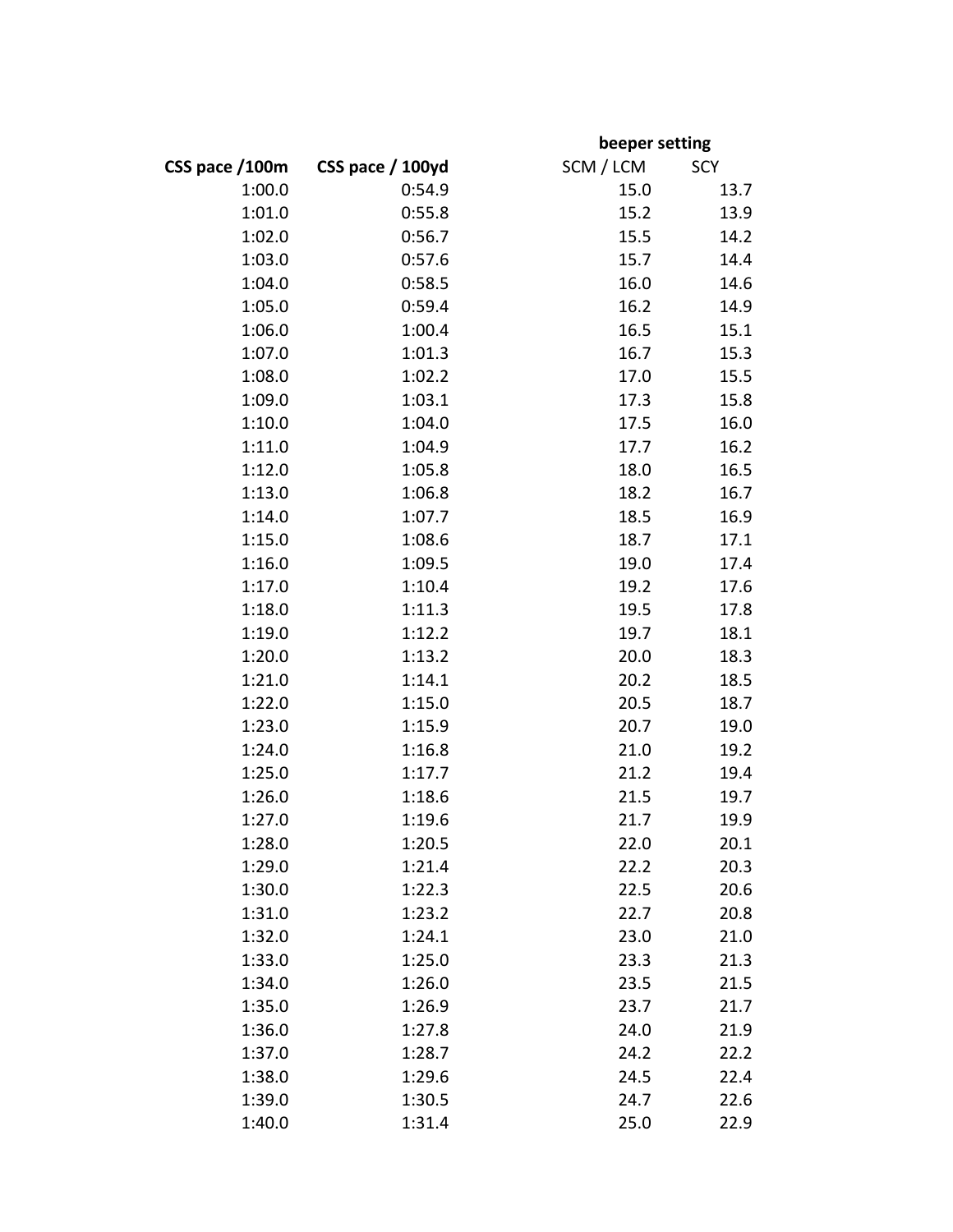| 1:41.0 | 1:32.4 | 25.2 | 23.1 |
|--------|--------|------|------|
| 1:42.0 | 1:33.3 | 25.5 | 23.3 |
| 1:43.0 | 1:34.2 | 25.8 | 23.5 |
| 1:44.0 | 1:35.1 | 26.0 | 23.8 |
| 1:45.0 | 1:36.0 | 26.2 | 24.0 |
| 1:46.0 | 1:36.9 | 26.5 | 24.2 |
| 1:47.0 | 1:37.8 | 26.7 | 24.5 |
| 1:48.0 | 1:38.8 | 27.0 | 24.7 |
| 1:49.0 | 1:39.7 | 27.2 | 24.9 |
| 1:50.0 | 1:40.6 | 27.5 | 25.1 |
| 1:51.0 | 1:41.5 | 27.7 | 25.4 |
| 1:52.0 | 1:42.4 | 28.0 | 25.6 |
| 1:53.0 | 1:43.3 | 28.2 | 25.8 |
| 1:54.0 | 1:44.2 | 28.5 | 26.1 |
| 1:55.0 | 1:45.2 | 28.7 | 26.3 |
| 1:56.0 | 1:46.1 | 29.0 | 26.5 |
| 1:57.0 | 1:47.0 | 29.2 | 26.7 |
| 1:58.0 | 1:47.9 | 29.5 | 27.0 |
| 1:59.0 | 1:48.8 | 29.7 | 27.2 |
| 2:00.0 | 1:49.7 | 30.0 | 27.4 |
| 2:01.0 | 1:50.6 | 30.2 | 27.7 |
| 2:02.0 | 1:51.6 | 30.5 | 27.9 |
| 2:03.0 | 1:52.5 | 30.7 | 28.1 |
| 2:04.0 | 1:53.4 | 31.0 | 28.3 |
| 2:05.0 | 1:54.3 | 31.2 | 28.6 |
| 2:06.0 | 1:55.2 | 31.5 | 28.8 |
| 2:07.0 | 1:56.1 | 31.7 | 29.0 |
| 2:08.0 | 1:57.0 | 32.0 | 29.3 |
| 2:09.0 | 1:58.0 | 32.2 | 29.5 |
| 2:10.0 | 1:58.9 | 32.5 | 29.7 |
| 2:11.0 | 1:59.8 | 32.7 | 29.9 |
| 2:12.0 | 2:00.7 | 33.0 | 30.2 |
| 2:13.0 | 2:01.6 | 33.2 | 30.4 |
| 2:14.0 | 2:02.5 | 33.5 | 30.6 |
| 2:15.0 | 2:03.4 | 33.7 | 30.9 |
| 2:16.0 | 2:04.4 | 34.0 | 31.1 |
| 2:17.0 | 2:05.3 | 34.2 | 31.3 |
| 2:18.0 | 2:06.2 | 34.5 | 31.5 |
| 2:19.0 | 2:07.1 | 34.7 | 31.8 |
| 2:20.0 | 2:08.0 | 35.0 | 32.0 |
| 2:21.0 | 2:08.9 | 35.2 | 32.2 |
| 2:22.0 | 2:09.8 | 35.5 | 32.5 |
| 2:23.0 | 2:10.8 | 35.7 | 32.7 |
| 2:24.0 | 2:11.7 | 36.0 | 32.9 |
| 2:25.0 | 2:12.6 | 36.2 | 33.1 |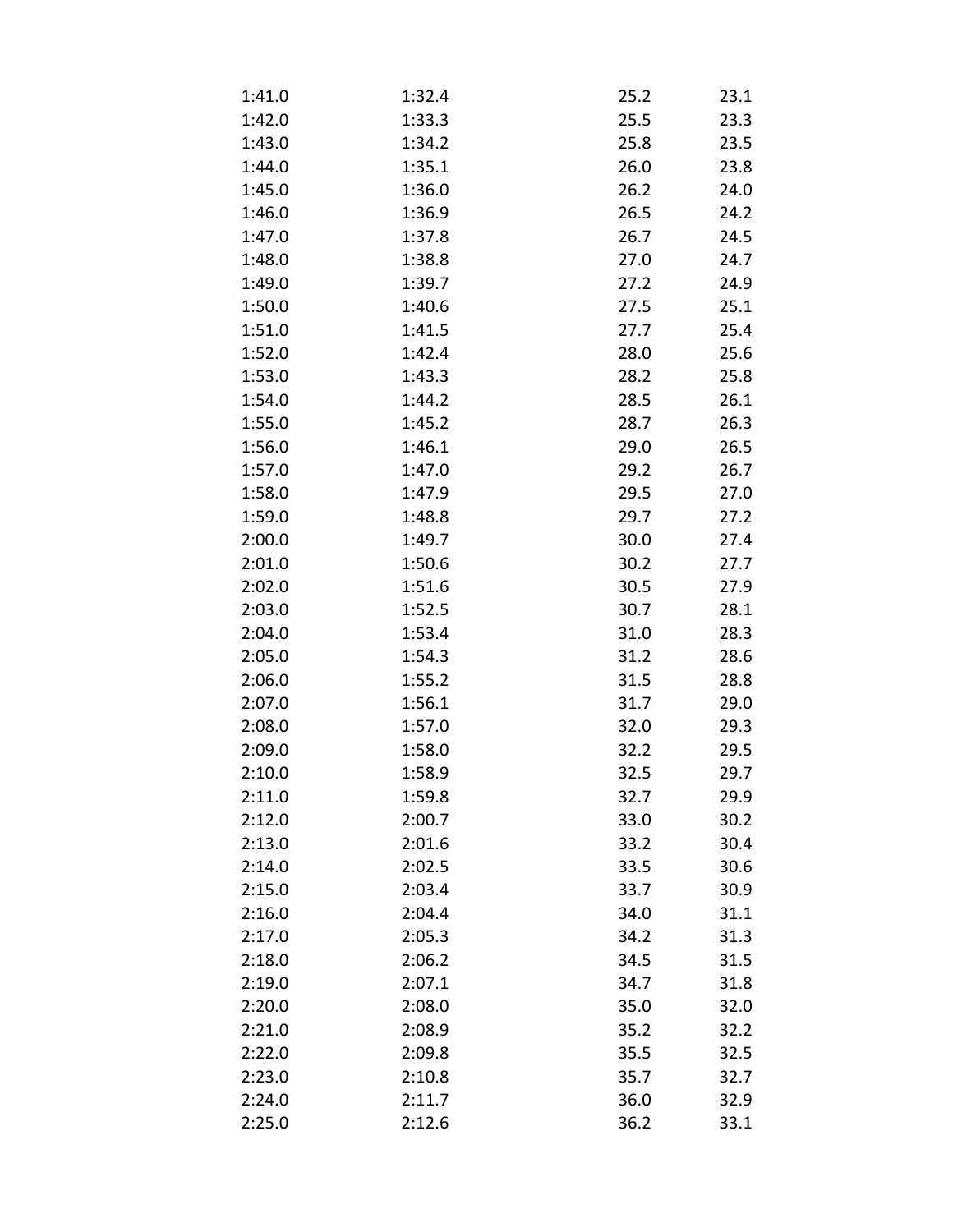| 2:26.0 | 2:13.5 | 36.5 | 33.4 |
|--------|--------|------|------|
| 2:27.0 | 2:14.4 | 36.7 | 33.6 |
| 2:28.0 | 2:15.3 | 37.0 | 33.8 |
| 2:29.0 | 2:16.2 | 37.2 | 34.1 |
| 2:30.0 | 2:17.2 | 37.5 | 34.3 |
| 2:31.0 | 2:18.1 | 37.7 | 34.5 |
| 2:32.0 | 2:19.0 | 38.0 | 34.7 |
| 2:33.0 | 2:19.9 | 38.2 | 35.0 |
| 2:34.0 | 2:20.8 | 38.5 | 35.2 |
| 2:35.0 | 2:21.7 | 38.7 | 35.4 |
| 2:36.0 | 2:22.6 | 39.0 | 35.7 |
| 2:37.0 | 2:23.6 | 39.2 | 35.9 |
| 2:38.0 | 2:24.5 | 39.5 | 36.1 |
| 2:39.0 | 2:25.4 | 39.7 | 36.3 |
| 2:40.0 | 2:26.3 | 40.0 | 36.6 |
| 2:41.0 | 2:27.2 | 40.2 | 36.8 |
| 2:42.0 | 2:28.1 | 40.5 | 37.0 |
| 2:43.0 | 2:29.0 | 40.7 | 37.3 |
| 2:44.0 | 2:30.0 | 41.0 | 37.5 |
| 2:45.0 | 2:30.9 | 41.2 | 37.7 |
| 2:46.0 | 2:31.8 | 41.5 | 37.9 |
| 2:47.0 | 2:32.7 | 41.7 | 38.2 |
| 2:48.0 | 2:33.6 | 42.0 | 38.4 |
| 2:49.0 | 2:34.5 | 42.2 | 38.6 |
| 2:50.0 | 2:35.4 | 42.5 | 38.9 |
| 2:51.0 | 2:36.4 | 42.7 | 39.1 |
| 2:52.0 | 2:37.3 | 43.0 | 39.3 |
| 2:53.0 | 2:38.2 | 43.2 | 39.5 |
| 2:54.0 | 2:39.1 | 43.5 | 39.8 |
| 2:55.0 | 2:40.0 | 43.7 | 40.0 |
| 2:56.0 | 2:40.9 | 44.0 | 40.2 |
| 2:57.0 | 2:41.8 | 44.2 | 40.5 |
| 2:58.0 | 2:42.8 | 44.5 | 40.7 |
| 2:59.0 | 2:43.7 | 44.7 | 40.9 |
| 3:00.0 | 2:44.6 | 45.0 | 41.1 |
| 3:01.0 | 2:45.5 | 45.2 | 41.4 |
| 3:02.0 | 2:46.4 | 45.5 | 41.6 |
| 3:03.0 | 2:47.3 | 45.7 | 41.8 |
| 3:04.0 | 2:48.2 | 46.0 | 42.1 |
| 3:05.0 | 2:49.2 | 46.2 | 42.3 |
| 3:06.0 | 2:50.1 | 46.5 | 42.5 |
| 3:07.0 | 2:51.0 | 46.7 | 42.7 |
| 3:08.0 | 2:51.9 | 47.0 | 43.0 |
| 3:09.0 | 2:52.8 | 47.2 | 43.2 |
| 3:10.0 | 2:53.7 | 47.5 | 43.4 |